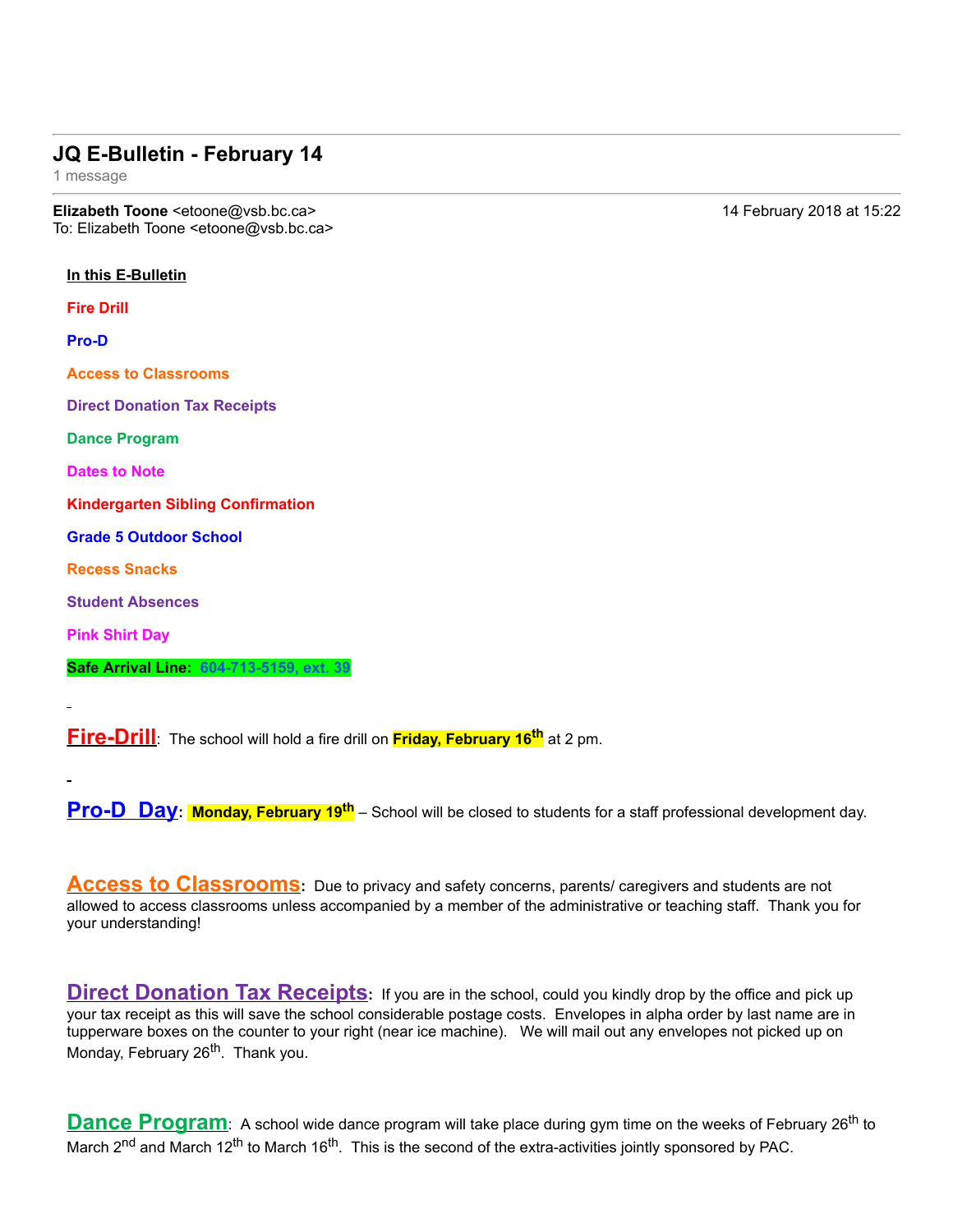## **Dates to Note**:

**Tuesday, March 6: Early Dismissal at 2 pm Thursday, March 8: Early Dismissal at 2 pm Monday, March 19 to Monday, April 2: Spring Break Tuesday, April 3: School reopens after Spring Break**

**Kindergarten Sibling Confirmation**: Parents will receive confirmation in writing on **Tuesday, February 20th** of their child's spot in the kindergarten program for September 2018.

**Grade 5 Outdoor School**: We have to get the ball rolling for the Sea to Sky Grade 5 Outdoor School experience. We would greatly appreciate if you could please read the info contained in the package we sent home. Please carefully complete all white forms (both sides) and return all white forms (keep the greens) to your child's teacher by **Wednesday, February 21st**. The payment can be made later, the deadline is April 6th.

Thank you for your collaboration and prompt return of the forms.

Jules Quesnel Grade 5 team

**Recess Snacks**: Please don't forget to pack your child a snack for recess on hot lunch days. Thank you.

**Student Absences**: If your child will be away for additional days at March Spring Break, could you please leave a message on the Safe Arrival Line at 604-713-5159 or let the office know. Thank you to all families who have already provided this information.

Pink Shirt Day – Wednesday, February 28<sup>th</sup>: The school will be celebrating Pink Shirt Day over a week long period. More details to come from classroom teachers. This year, Pink Shirt Day is encouraging others to combat cyberbullying by thinking twice before posting something negative, and instead using the internet to spread kindness - because we know that Nice Needs No Filter!

**PAC NEWS**

**Spellathon:** Pledge forms and money due back to school on **Friday, February 16th**.

**Next PAC Meeting: Tuesday, February 20th from 2 – 3 pm** in the JQ Staffroom.

**Happy Valentine's Day.**